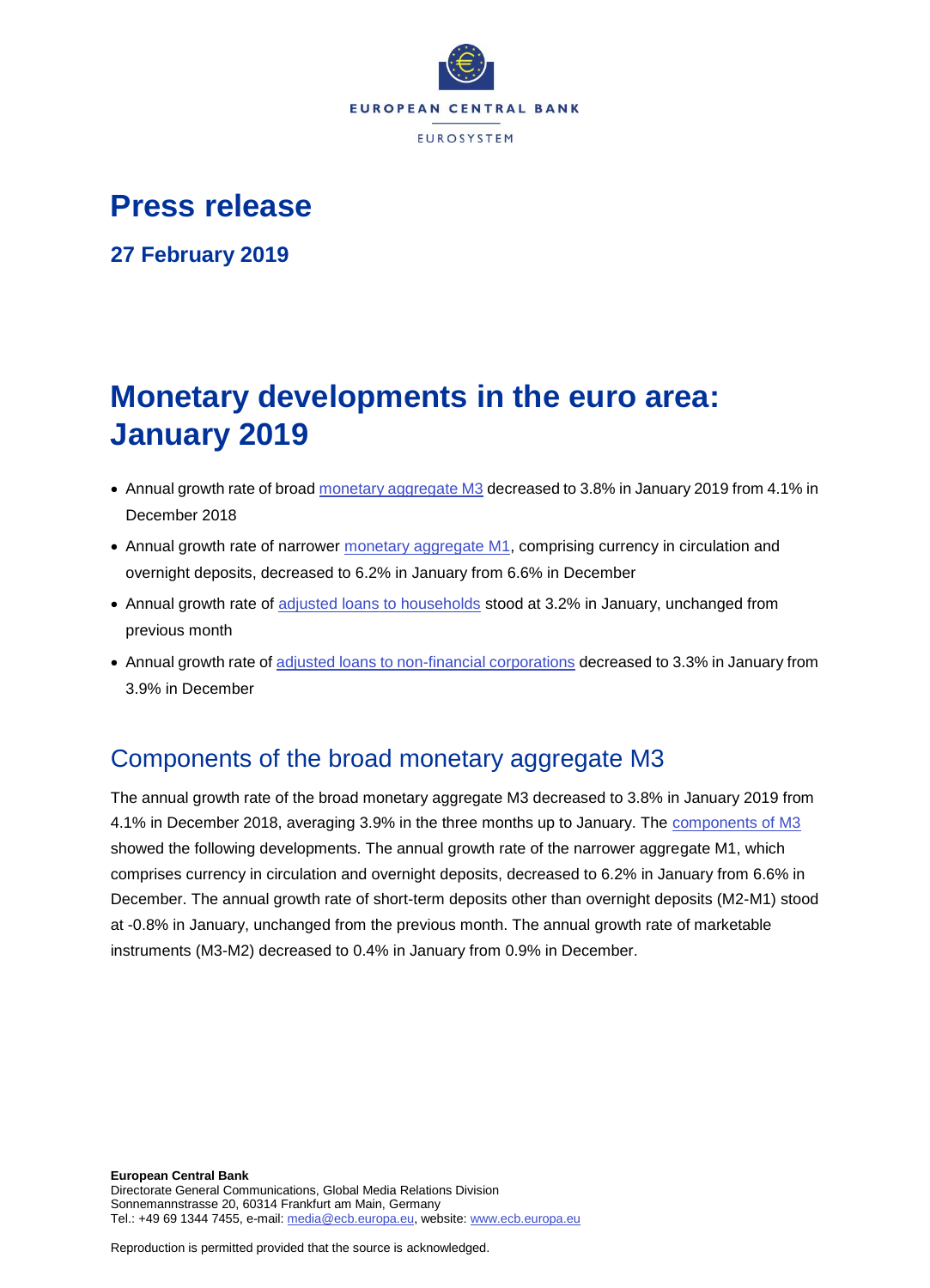

#### **Chart 1** Monetary aggregates

#### [Data for monetary aggregates](http://sdw.ecb.europa.eu/browseSelection.do?type=series&q=BSI.M.U2.Y.V.M30.X.I.U2.2300.Z01.A+BSI.M.U2.Y.V.M10.X.I.U2.2300.Z01.A&node=SEARCHRESULTS)

Looking at the [components' contributions to the annual growth rate of M3,](http://sdw.ecb.europa.eu/browseSelection.do?type=series&q=BSI.M.U2.Y.V.M10.X.Q.U2.2300.Z01.F+BSI.M.U2.Y.V.L2A.M.Q.U2.2300.Z01.F+BSI.M.U2.Y.V.LT3.L.Q.U2.2300.Z01.F&node=SEARCHRESULTS) the narrower aggregate M1 contributed 4.0 percentage points (down from 4.3 percentage points in December), short-term deposits other than overnight deposits (M2-M1) contributed -0.2 percentage point (as in the previous month) and marketable instruments (M3-M2) contributed 0.0 percentage point (down from 0.1 percentage point).

From the perspective of the holding sectors of [deposits in M3,](http://sdw.ecb.europa.eu/browseSelection.do?type=series&q=BSI.M.U2.Y.V.L2C.M.I.U2.2250.Z01.A+BSI.M.U2.Y.V.L2C.M.I.U2.2240.Z01.A+BSI.M.U2.Y.V.L2C.M.I.U2.2210.Z01.A&node=SEARCHRESULTS) the annual growth rate of deposits placed by households stood at 5.3% in January, compared with 5.2% in December, while the annual growth rate of deposits placed by non-financial corporations decreased to 2.5% in January from 4.0% in December. Finally, the annual growth rate of deposits placed by non-monetary financial corporations (excluding insurance corporations and pension funds) was -1.6% in January, compared with -0.2% in December.

## Counterparts of the broad monetary aggregate M3

As a reflection of changes in the items on the monetary financial institution (MFI) consolidated balance sheet other than M3 [\(counterparts of M3\)](http://sdw.ecb.europa.eu/browseSelection.do?type=series&q=BSI.M.U2.Y.V.M30.X.I.U2.2300.Z01.A+BSI.M.U2.Y.U.LT2.X.Q.Z5.0000.Z01.F+BSI.M.U2.Y.U.A80.A.Q.U4.0000.Z01.F+BSI.M.U2.Y.U.AT2.A.Q.U2.2100.Z01.F+BSI.M.U2.Y.U.AT2.A.Q.U2.2200.Z01.F+BSI.M.U2.Y.U.R31A.X.Q.Z5.0000.Z01.F&node=SEARCHRESULTS), the annual growth rate of M3 in January 2019 can be broken down as follows: credit to the private sector contributed 2.8 percentage points (down from 3.1

**European Central Bank**

Directorate General Communications, Global Media Relations Division Sonnemannstrasse 20, 60314 Frankfurt am Main, Germany Tel.: +49 69 1344 7455, e-mail: [media@ecb.europa.eu,](mailto:media@ecb.europa.eu) website[: www.ecb.europa.eu](http://www.ecb.europa.eu/)

Reproduction is permitted provided that the source is acknowledged.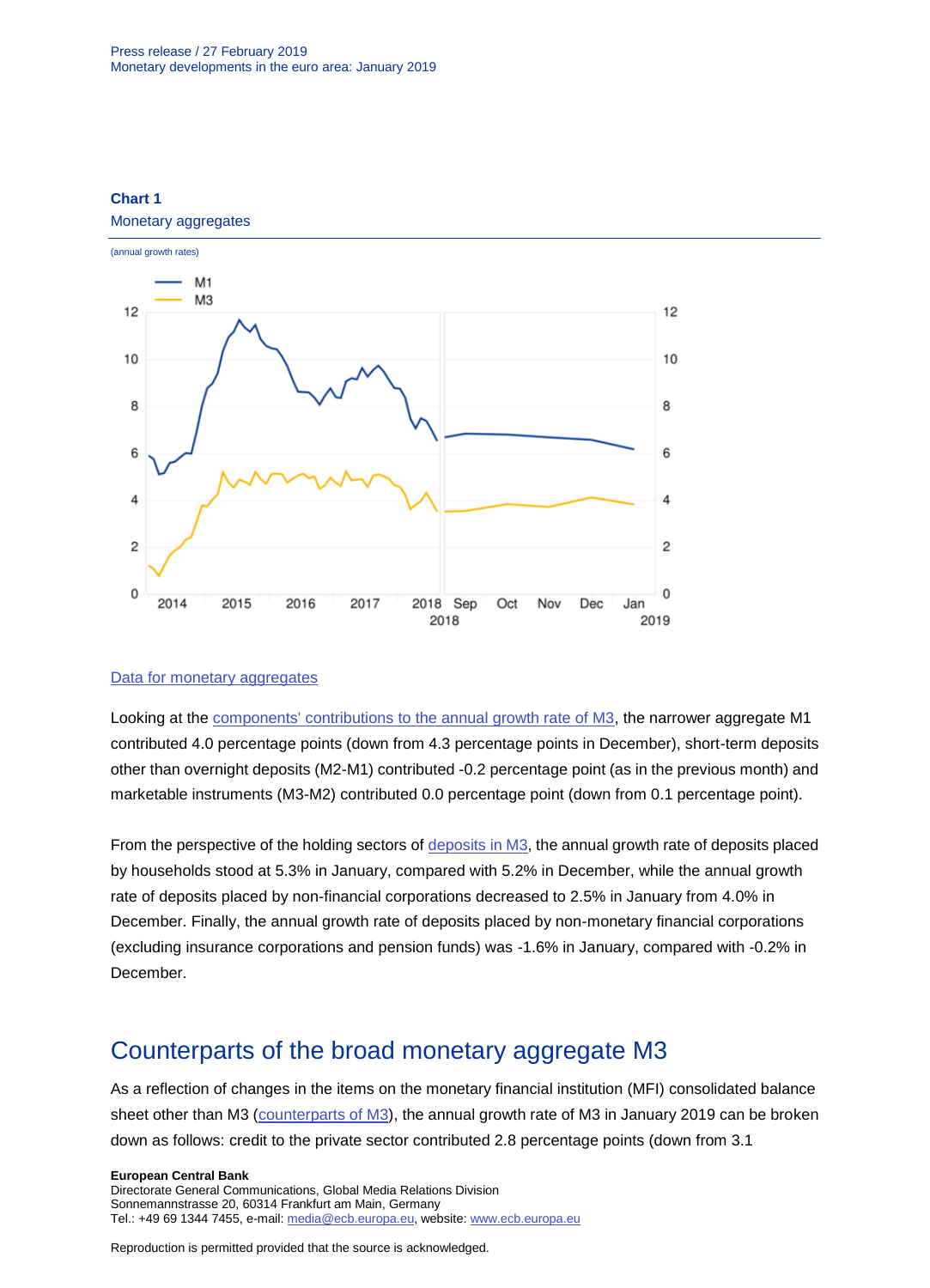percentage points in December), net external assets contributed 1.0 percentage point (up from 0.6 percentage point), credit to general government contributed 0.9 percentage point (up from 0.8 percentage point), longer-term financial liabilities contributed -0.4 percentage point (as in the previous month), and the remaining counterparts of M3 contributed -0.4 percentage point (down from 0.0 percentage point).

#### **Chart 2**

#### Contribution of the M3 counterparts to the annual growth rate of M3

(percentage points)



#### [Data for contribution of the M3 counterparts to the annual growth rate of M3](http://sdw.ecb.europa.eu/browseSelection.do?type=series&q=BSI.M.U2.Y.V.M30.X.I.U2.2300.Z01.A+BSI.M.U2.Y.U.LT2.X.Q.Z5.0000.Z01.F+BSI.M.U2.Y.U.A80.A.Q.U4.0000.Z01.F+BSI.M.U2.Y.U.AT2.A.Q.U2.2100.Z01.F+BSI.M.U2.Y.U.AT2.A.Q.U2.2200.Z01.F+BSI.M.U2.Y.U.R31A.X.Q.Z5.0000.Z01.F&node=SEARCHRESULTS)

## Credit to euro area residents

As regards the dynamics of credit, the annual growth rate of total [credit to euro area residents](http://sdw.ecb.europa.eu/browseSelection.do?type=series&q=BSI.M.U2.Y.U.AT2.A.I.U2.2000.Z01.A&node=SEARCHRESULTS) stood at 2.5% in January 2019, compared with 2.6% in the previous month. The annual growth rate of [credit to](http://sdw.ecb.europa.eu/browseSelection.do?type=series&q=BSI.M.U2.Y.U.AT2.A.I.U2.2100.Z01.A&node=SEARCHRESULTS)  [general government](http://sdw.ecb.europa.eu/browseSelection.do?type=series&q=BSI.M.U2.Y.U.AT2.A.I.U2.2100.Z01.A&node=SEARCHRESULTS) increased to 2.4% in January from 2.0% in December, while the annual growth rate of [credit to the private sector](http://sdw.ecb.europa.eu/browseSelection.do?type=series&q=BSI.M.U2.Y.U.AT2.A.I.U2.2200.Z01.A&node=SEARCHRESULTS) decreased to 2.5% in January from 2.9% in December.

The annual growth rate of [adjusted loans to the private sector](http://sdw.ecb.europa.eu/browseSelection.do?type=series&q=BSI.M.U2.Y.U.A20TA.A.I.U2.2200.Z01.A&node=SEARCHRESULTS) (i.e. adjusted for loan sales, securitisation and notional cash pooling) decreased to 3.0% in January from 3.4% in December. Among the borrowing sectors, the annual growth rate of [adjusted loans to households](http://sdw.ecb.europa.eu/browseSelection.do?type=series&q=BSI.M.U2.Y.U.A20T.A.I.U2.2250.Z01.A&node=SEARCHRESULTS) stood at 3.2% in January, unchanged from the previous month, while the annual growth rate of [adjusted loans to non-financial corporations](http://sdw.ecb.europa.eu/browseSelection.do?type=series&q=BSI.M.U2.Y.U.A20T.A.I.U2.2240.Z01.A&node=SEARCHRESULTS)

#### **European Central Bank**

Directorate General Communications, Global Media Relations Division Sonnemannstrasse 20, 60314 Frankfurt am Main, Germany Tel.: +49 69 1344 7455, e-mail: [media@ecb.europa.eu,](mailto:media@ecb.europa.eu) website[: www.ecb.europa.eu](http://www.ecb.europa.eu/)

Reproduction is permitted provided that the source is acknowledged.